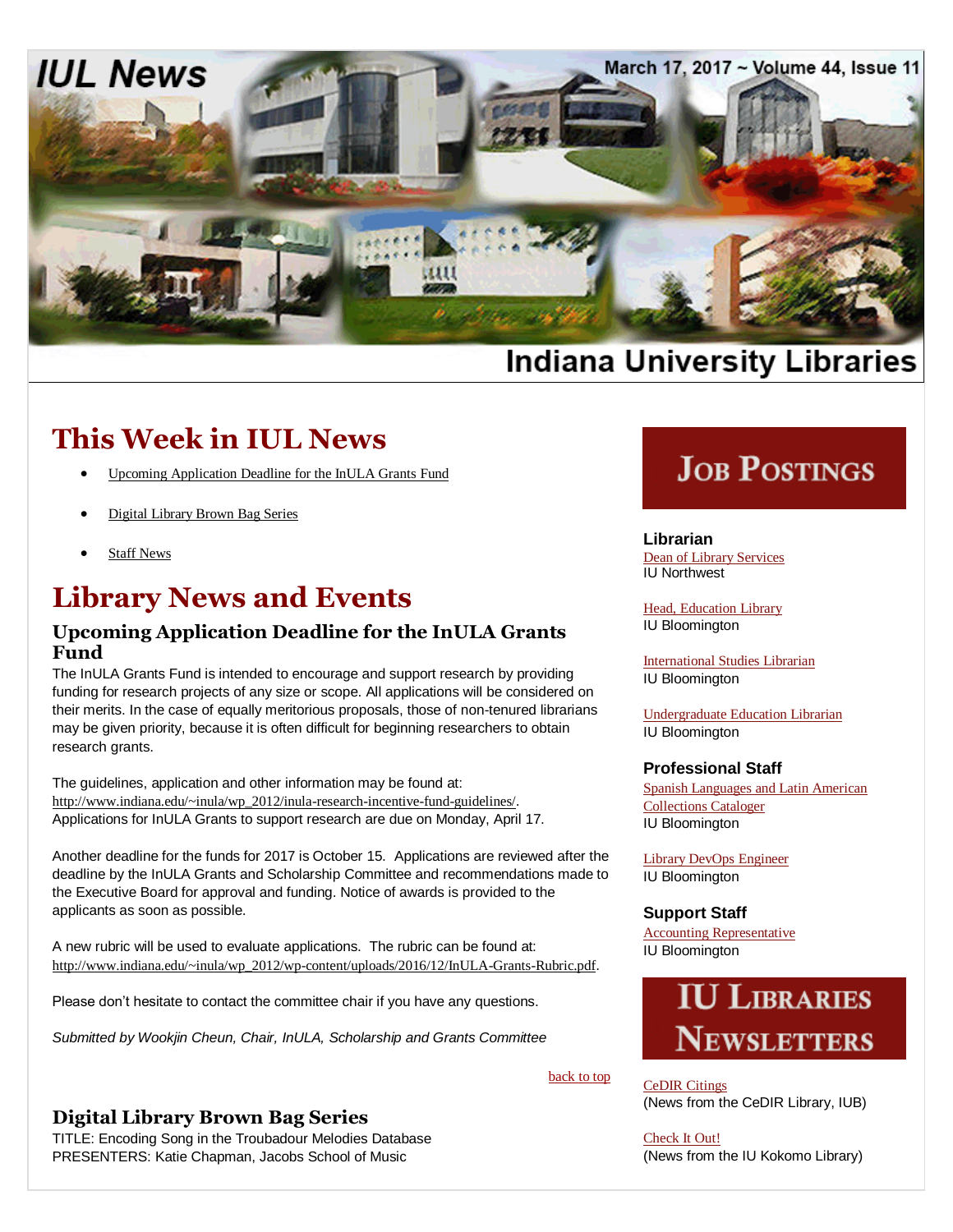DATE: Wednesday, March 22, 2017 TIME: 12:00pm-1:00pm PLACE: Wells Library, E159 (Hazelbaker Hall) [\\*Save to my Calendar\\*](http://www.indiana.edu/~libpers/LIBNEWS-Calendar/DLBB_3_22.ics)

Watch the presentation here: <http://connect.iu.edu/diglib> (If you are not a registered Connect user, select "Enter as Guest".)

The Troubadour Melodies Database is a Drupal-platform site that includes basic information about and transcriptions of the extant troubadour melodies as they are found in the 13th-14th century manuscripts preserving the tradition. The melodies are encoded using alpha-numeric strings designed for the font Volpiano, developed by David Hiley and Fabian Weber. The site gives basic information on the manuscripts and troubadours themselves as well as tables showing concordances and totals of melodies by troubadour, manuscript, genre, and catalog number. In addition to gathering the melodies and information about the corpus in one place, the database also provides the ability to search the melodies using a search tool based on Jan Koláček's original Melody Search Tool, designed for his own chant database, which allows for three searches (beginning, anywhere, and end) of the melodies in the database. Further, having the melodies encoded has allowed for analysis and comparison of the melodies in terms of their characteristics using tools like AntConc to generate concordances, find collocates, etc. Modification of the Melody Search Tool's PHP script has also allowed the generation of intervallic profiles of the melodies, creating further opportunities for analysis for any melodies encoded in Volpiano.

You can also follow and contribute to the presentation and discussion on twitter: #dlbb.

The Digital Library Brown Bag series is held Wednesdays in the Herman B Wells Library from 12:00pm-1:00 pm EST. The complete schedule, including abstracts, is available at: <http://libraries.indiana.edu/digital-library-brown-bag-series>.

To receive a reminder and an abstract for each presentation, send an email to [iulist@iulist.indiana.edu](mailto:iulist@iulist.indiana.edu) with the message body: sub dl-brownbag-l Your Full Name

For full Scholars' Commons workshop schedule, please visit [www.libraries.indiana.edu/workshops](http://www.libraries.indiana.edu/workshops)

*Submitted by Nick Homenda, Digital Initiatives Librarian*

back to top

back to top

# <span id="page-1-0"></span>**Staff News**

### **Jennifer Johnson Recognized**

Jennifer Johnson, IUPUI University Library Digital Scholarship Outreach Librarian and Head of Digitization Services was recognized as a Library Journal Mover & Shaker. Jenny's community-partnered digital collection work, leading edge 3D digitization efforts, and leadership within the Indiana Memory DPLA Hub are just a few of Ms. Johnson's highlighted projects. Read more at:

[http://lj.libraryjournal.com/2017/03/people/movers-shakers-2017/jennifer-johnson-movers](http://lj.libraryjournal.com/2017/03/people/movers-shakers-2017/jennifer-johnson-movers-shakers-2017-digital-developers/)[shakers-2017-digital-developers/](http://lj.libraryjournal.com/2017/03/people/movers-shakers-2017/jennifer-johnson-movers-shakers-2017-digital-developers/)

*Submitted by Kristi Palmer, Associate Dean of Digital Scholarship*

Bookmark (News from the IUPUI University Library, Indianapolis)

### [Helmke Highlights](http://library.ipfw.edu/about/news/)

(News from the Walter E. Helmke Library, Fort Wayne)

#### [IU Northwest Library Newsletter](http://www.iun.edu/~libnewsn/news_archives.shtml)

(News from the Indiana University Northwest Library, Gary)

### [IU South Bend Libraries News](https://www.iusb.edu/library/about/newsevents/newsletter/)

(News from the Franklin D. Schurz Library, South Bend)

### [News and Views](http://mckinneylaw.iu.edu/library/library-news/index.html)

(News from the Indiana University Robert H. McKinney School of Law, Indianapolis)

#### [The Red Journal](http://eepurl.com/beUgND)

(News from the Ruth Lilly Medical Library, IUPUI)

# **IU LIBRARIES BLOGS**

**[Blackgrooves](http://www.blackgrooves.org/)** 

(Archives of African American Music and Culture, IUB)

[Blogging Hoosier History](https://blogs.libraries.indiana.edu/iubarchives/) (IU Archives and Records Management)

[Center for Disability Information & Referral](http://cedir.blogspot.com/) (IUB)

[GLBT Library Blog](https://blogs.libraries.indiana.edu/glbtlibrary/) (IUB)

[Herron Art Library Blog](http://herronartlibrary.blogspot.com/) (Herron Art Library, IUPUI)

[IT Training Tips](http://ittrainingtips.iu.edu/) (University IT Services)

[IU Library East Blog](http://iue.edu/blogs/library/2014/06/02/education-questions/) (IU East)

[IUL Preservation Blog](https://blogs.libraries.indiana.edu/craiglab/) (E. Lingle Craig Preservation Lab, IUB)

[IUPUI Center for Digital Scholarship](http://ulib.iupui.edu/digitalscholarship) (IUPUI University Library Center for Digital Scholarship)

[Lilly Library News and Notes](http://www.indiana.edu/~liblilly/blog/) (IUB)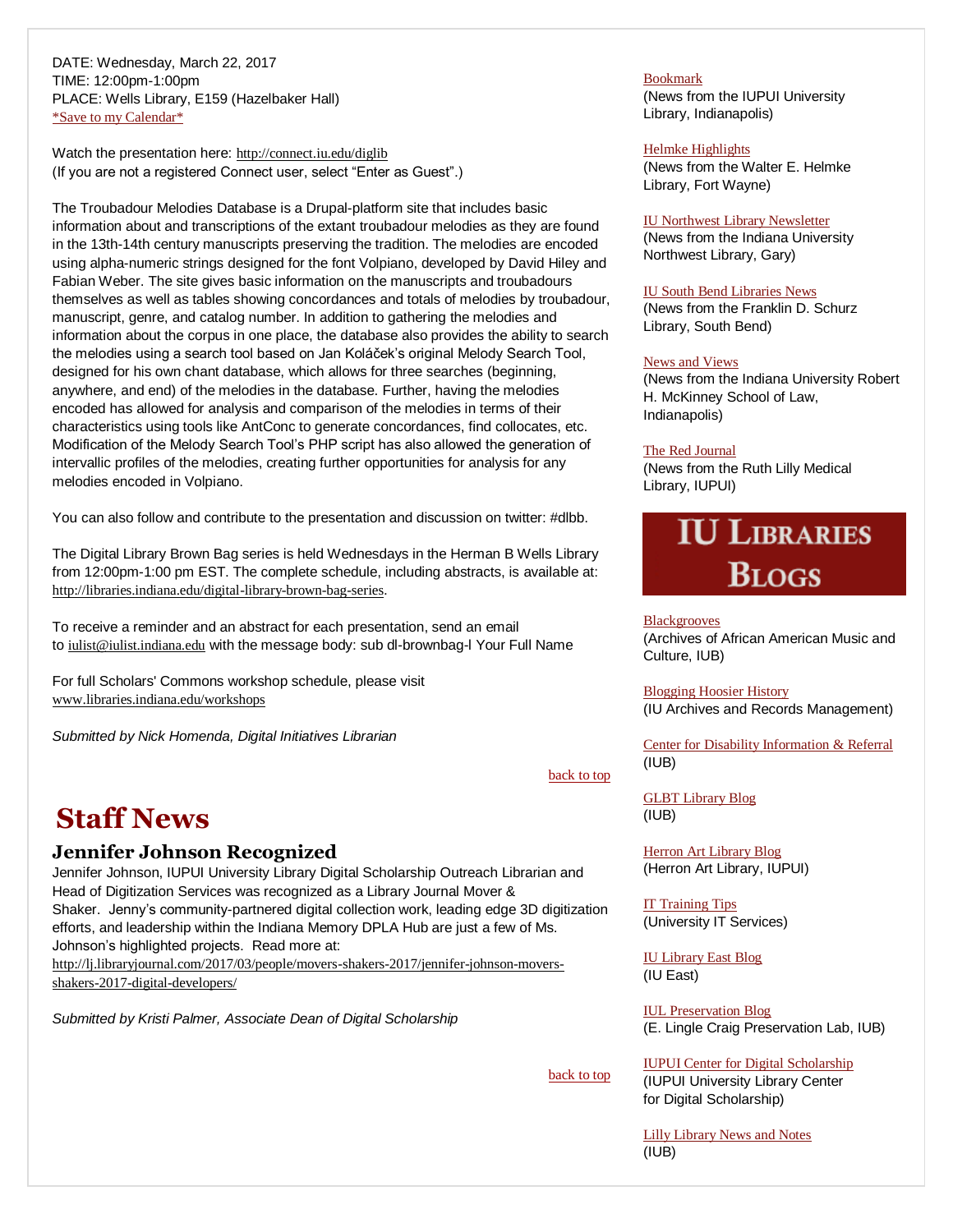[Media Beat](https://blogs.libraries.indiana.edu/mediabeat/) (Media Reserve Services, IUB)

[Medical Library News](http://library.medicine.iu.edu/blogs/library-news-blog) (Ruth Lilly Medical Library, IUPUI)

[Moving Image Archive](https://blogs.libraries.indiana.edu/filmarch/) (IUB)

[reDUX](https://blogs.libraries.indiana.edu/redux/) (Discovery & Research Services Department, IUB)

[RLLL Blog](http://www.rlllblog.com/) (Ruth Lilly Law Library, IUPUI)

[Schurz Library News](https://www.iusb.edu/library/blog/) (IUSB)

[Wells Reference Blog](https://blogs.libraries.indiana.edu/ref/) (IUB)

[Wylie House Museum Blog](https://blogs.libraries.indiana.edu/wyliehouse/) (IUB)

# **OTHER RESOURCES**

IU Libraries **[Twitter](https://twitter.com/iulibraries?ref_src=twsrc%5Egoogle%7Ctwcamp%5Eserp%7Ctwgr%5Eauthor)** [Facebook Page](http://www.facebook.com/pages/IU-Libraries/237699996274633)

Franklin D. Schurz Library, IUSB **[Twitter](https://twitter.com/SchurzLibrary)** [Facebook Page](http://www.facebook.com/home.php#%21/pages/South-Bend-IN/Franklin-D-Schurz-Library/115268695119)

HathiTrust Digital Library [Monthly Newsletters](http://www.hathitrust.org/updates)

Herman B Wells Library, IUB [Flicker](http://www.flickr.com/photos/wellslibrary/) [Facebook Page](http://www.facebook.com/hermanbwells)

IU East Campus Library [Facebook Page](http://www.facebook.com/iuelibrary)

IU Northwest Campus Library **[Twitter](https://twitter.com/SchurzLibrary)** [Facebook Page](https://www.facebook.com/iunlibrary)

IUPUI University Library Center for Digital Scholarship **[Twitter](https://twitter.com/IUPUIDigSchol)** 

Maurer Law Library, IUB **[Twitter](https://twitter.com/IUMaurerLawLib)**  [Facebook Page](https://www.facebook.com/Indiana-University-Maurer-School-of-Law-351672842904/) **[Pinterest](http://pinterest.com/iumaurerlawlib/)**